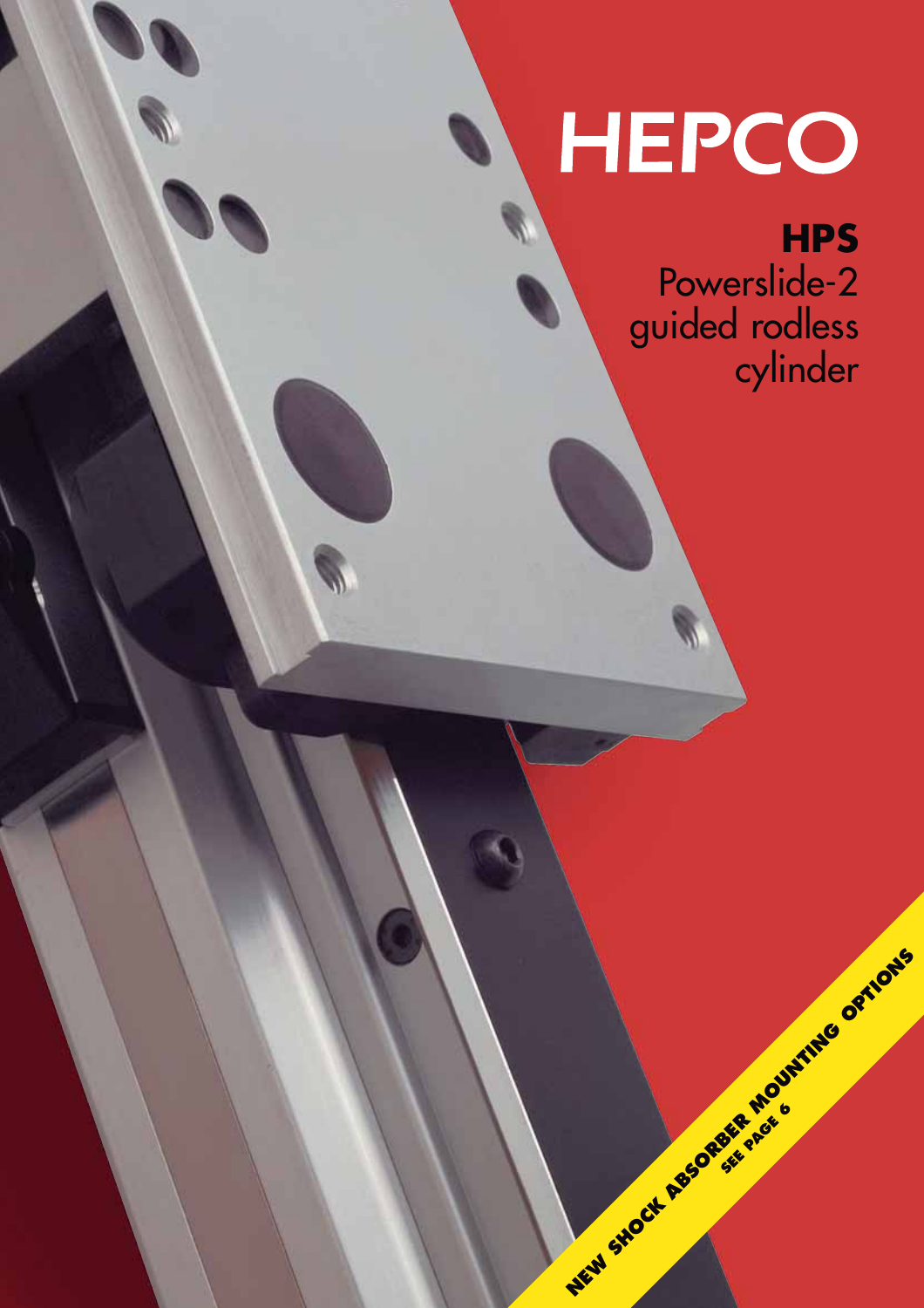# **Introducing the Hepco HPS Powerslide-2**

**The original Hepco Powerslide was the first ever bearing-based guided rodless cylinder, offering the user a reduced engineering package based on simple and proven technology.**

**Ongoing product development has resulted in major technical and cosmetic improvements, whilst extending the range of available sizes to satisfy just about any application.**

**The HPS Powerslide-2 utilises a new and improved range of cylinders with an extensive use of plastics and a redesign of the aluminium barrel extrusion. The result is a stronger, lighter unit available in any length up to 6 metres as standard.**

capacity has been achieved by using new Hepco double row bearings on all sizes. Direct loads now extend to 4000N with a 30% increase in the moment load ratings on most units. The double row bearings also offer an improvement in system rigidity and enable better performance in dirty conditions. Hepco's proven bearing cap seals provide the benefit of positive lubrication, bearing protection, and long system life with minimum maintenance.

HPS Powerslide-2 offers a mix and match concept with 10 possible options from a range of 5 cylinders and 5 slides. This ensures most loading conditions can be met with the most compact solution, further extending the system's potential areas of application. Furthermore, for the more hostile environment or food industry applications a corrosion resistant version is available.

## **Features and Benefits**

- Hardened slideway for long life
- Self cleaning 'vee' bearing system well suited to harsh environments
- Reduced engineering package saves design and installation time
- Strong aluminium barrel available up to 6m can be used as a self supporting beam
- Mix and match family of cylinders and slides saves time and cost
- Purpose made carriage plate for simple mounting of customer components
- Simple mounting methods reduce installation costs
- Proximity sensing on all free barrel faces for installation flexibility

Improved load carrying

- Corrosion resistant option for harsh/food environments
- Cap seals provide lubrication with low maintenance
- Improved direct and moment load capacities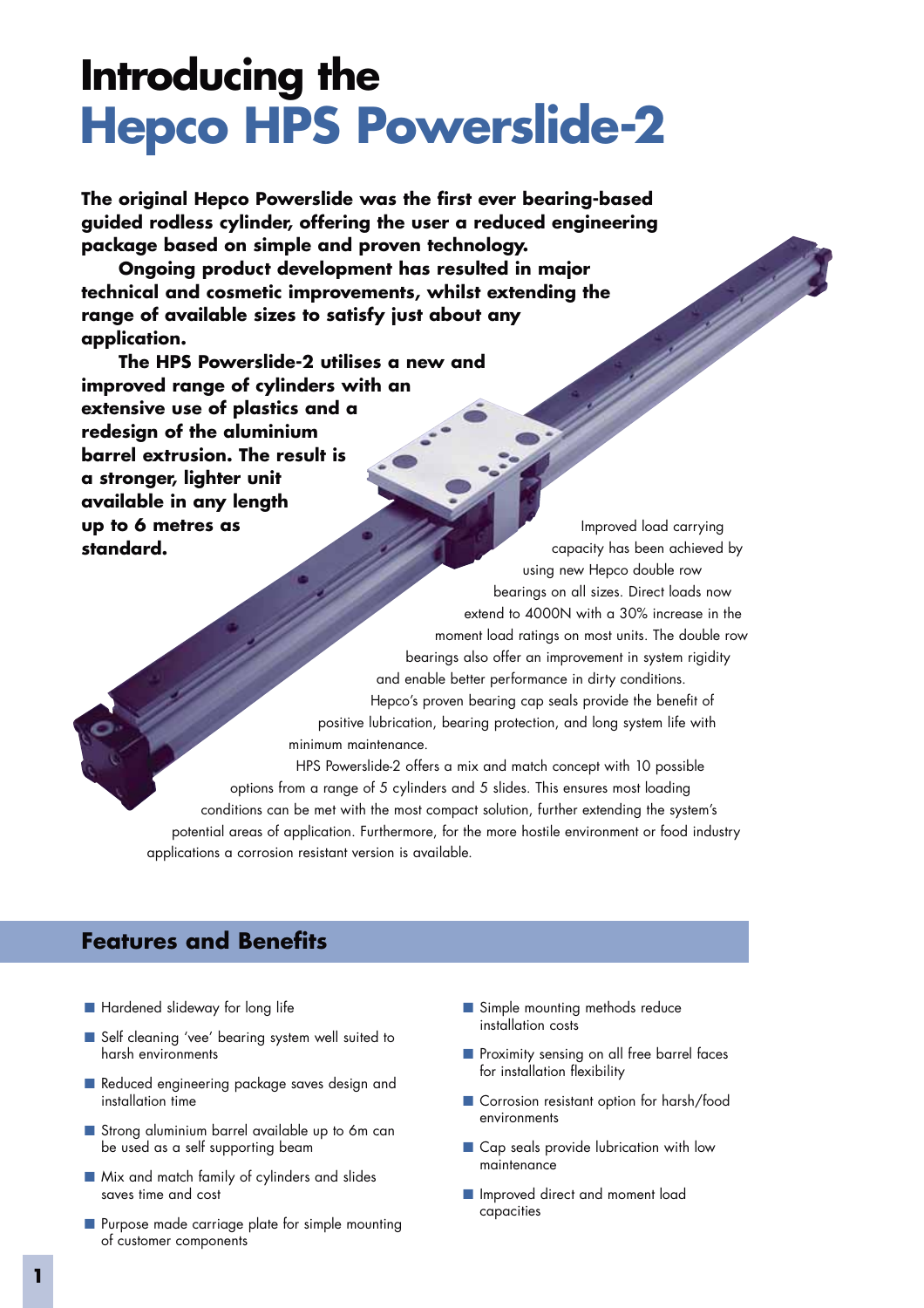## **Application Examples**



HPS 40/60 1750 is used as a pick and place unit to transfer components from one conveyor to another. The HPS Powerslide-2 unit is used as a self-supporting beam between two End Cap Mountings. High speed, high duty operation.



HPS 32/44 2000 is used in a paint spraying application for plastic components. A gripper attached to the carriage plate picks up the component, the carriage moves to mid stroke where the component is

sprayed, then the carriage moves to end of stroke and the item is placed on a drying carousel. A high speed, high duty operation in a hostile paint spray environment.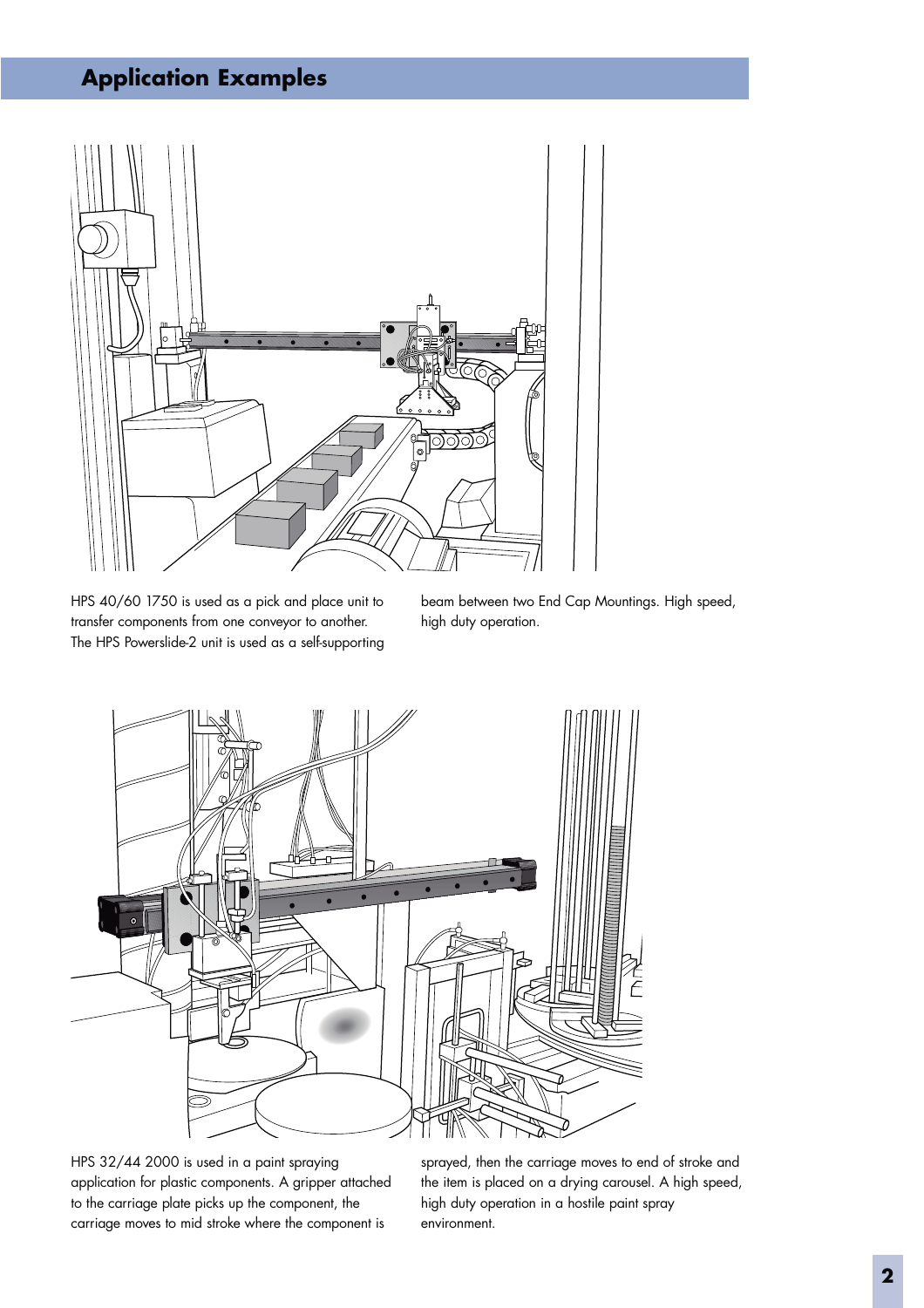# **Data and Dimensions**

**Cylinder**



| Part no.  | Cyl. Dia. | A   | B    |    | D              |    | G  | н              |      | <b>BW</b> | <b>BX</b>                | EE   | EN  | <b>FT</b> |
|-----------|-----------|-----|------|----|----------------|----|----|----------------|------|-----------|--------------------------|------|-----|-----------|
| HPS 16/25 | 16        | 65  | 14   | 30 | M <sub>5</sub> | 18 | 9  | M <sub>3</sub> | 5.5  | 10.8      | 1.8                      | 49   | 3   | 64        |
| HPS 25/25 | 25        | 100 | 22   | 41 | G1/8           | 27 | 15 | M <sub>5</sub> | 9    | 17.5      | 2.2                      | 53   | 3.6 | 73.5      |
| HPS 25/35 | 25        | 100 | 22   | 41 | G1/8           | 27 | 15 | M <sub>5</sub> | 9    | 17.5      | 2.2                      | 52.5 | 3.6 | 73        |
| HPS 25/44 | 25        | 100 | 22   | 41 | G1/8           | 27 | 15 | M <sub>5</sub> | 9    | 17.5      | 2.2                      | 58   | 3.6 | 78.5      |
| HPS 32/35 | 32        | 125 | 25.5 | 52 | G $1/4$        | 36 | 15 | M6             | 11.5 | 20.5      | 2.5                      | 58.5 | 5.5 | 84.5      |
| HPS 32/44 | 32        | 125 | 25.5 | 52 | G1/4           | 36 | 15 | M6             | 11.5 | 20.5      | 2.5                      | 64   | 5.5 | 90        |
| HPS 40/44 | 40        | 150 | 28   | 69 | G $1/4$        | 54 | 15 | M6             | 12   | 21        | 3                        | 75   | 7.5 | 109.5     |
| HPS 40/60 | 40        | 150 | 28   | 69 | G1/4           | 54 | 15 | M <sub>6</sub> | 12   | 21        | 3                        | 74   | 7.5 | 108.5     |
| HPS 50/60 | 50        | 175 | 33   | 85 | G $1/4$        | 70 | 15 | M6             | 14.5 | 27        | $\overline{\phantom{0}}$ | 81   | 11  | 123.5     |
| HPS 50/76 | 50        | 175 | 33   | 85 | G $1/4$        | 70 | 15 | M6             | 14.5 | 27        |                          | 93   | 11  | 135.5     |

The Part No. refers firstly to the cylinder diameter (mm), followed by the slide width (mm) - see page 9 for ordering details For corrosion resistant option, part no.s will begin HPC

### **Carriage Plate**



| Part no.  | Cyl. Dia. | AA  | <b>BB</b> | <b>CC</b> | <b>DD</b>   | EF              | <b>FF</b> | <b>FS</b> | <b>GG</b> | JJ  |
|-----------|-----------|-----|-----------|-----------|-------------|-----------------|-----------|-----------|-----------|-----|
| HPS 16/25 | 16        | 120 | 65        | 46.4      | <b>M6X1</b> | 12              | 80        | 20.7      | 64        | 100 |
| HPS 25/25 | 25        | 145 | 90        | 46.4      | <b>M6X1</b> | $\overline{11}$ | 80        | 19.7      | 64        | 125 |
| HPS 25/35 | 25        | 156 | 100       | 56.4      | <b>M6X1</b> | 12.5            | 95        | 21.5      | 80        | 140 |
| HPS 25/44 | 25        | 190 | 118       | 72.3      | M8X1.25     | 15              | 116       | 26.2      | 96        | 164 |
| HPS 32/35 | 32        | 156 | 100       | 56.4      | <b>M6X1</b> | 12.5            | 95        | 21.5      | 80        | 140 |
| HPS 32/44 | 32        | 190 | 118       | 72.3      | M8X1.25     | 15              | 116       | 26.2      | 96        | 164 |
| HPS 40/44 | 40        | 190 | 118       | 72.3      | M8X1.25     | 15              | 116       | 26.2      | 96        | 164 |
| HPS 40/60 | 40        | 240 | 167       | 88.3      | M8X1.25     | 17              | 135       | 28.5      | 115       | 216 |
| HPS 50/60 | 50        | 240 | 167       | 88.3      | M8X1.25     | 17              | 135       | 28.5      | 115       | 216 |
| HPS 50/76 | 50        | 280 | 178       | 119.1     | M10X1.5     | 20              | 185       | 39        | 160       | 250 |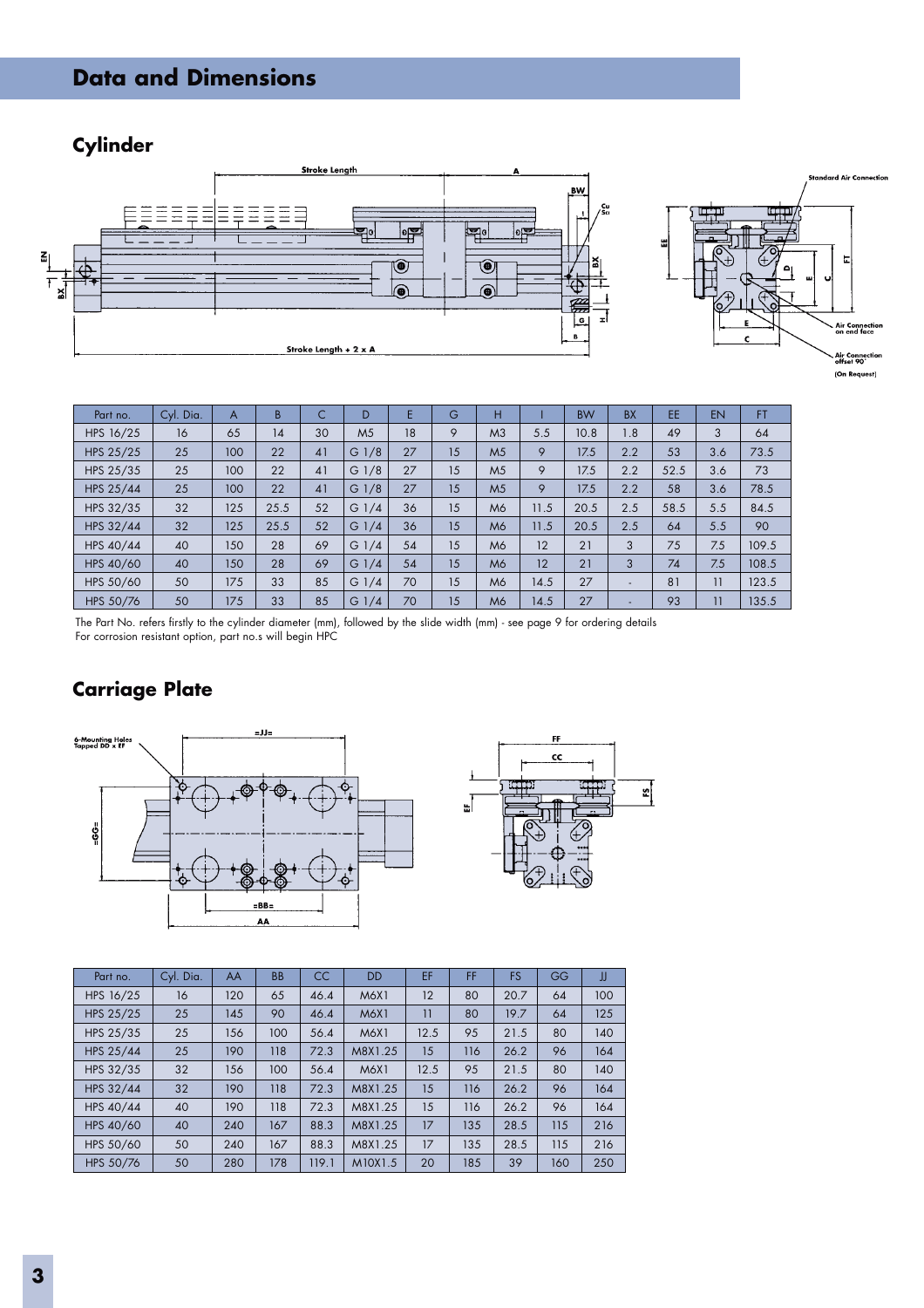#### **Loads, Forces, Moments**

Maximum moment and direct load capabilities are given in the table below.

Values are based on shock-free duty and slide lubrication according to instructions.

Where the corrosion resistant option is being specified, the 'max allowed' capacities will be reduced. Contact Hepco's Technical Department for details.

| Part No.  | Cyl. Dia. | Force (N)<br>at 6 bar | Cushion Length<br>(mm) | Max. allowed<br>Moment Load (Nm) |     | Max. allowed<br>Torque (Nm) |      | Max. allowed<br>Direct Load (N) | <b>HPS</b> Powerslide-2<br>Mass (kg) |                                         |  |
|-----------|-----------|-----------------------|------------------------|----------------------------------|-----|-----------------------------|------|---------------------------------|--------------------------------------|-----------------------------------------|--|
|           |           |                       |                        | M<br><b>Ms</b>                   |     | Mv                          | L١   | L <sub>2</sub>                  | for<br>0 stroke                      | increase<br>100 <sub>mm</sub><br>stroke |  |
| HPS 16/25 | 16        | 78                    | 14                     | 63                               | 14  | 45                          | 1400 | 1400                            | 1.63                                 | 0.24                                    |  |
| HPS 25/25 | 25        | 250                   | 17                     | 63                               | 14  | 63                          | 1400 | 1400                            | 2.2                                  | 0.4                                     |  |
| HPS 25/35 | 25        | 250                   | 17                     | 70                               | 20  | 70                          | 1400 | 1400                            | 2.5                                  | 0.4                                     |  |
| HPS 25/44 | 25        | 250                   | 17                     | 175                              | 65  | 175                         | 3000 | 3000                            | 4.1                                  | 0.5                                     |  |
| HPS 32/35 | 32        | 420                   | 20                     | 70                               | 20  | 70                          | 1400 | 1400                            | 3.4                                  | 0.6                                     |  |
| HPS 32/44 | 32        | 420                   | 20                     | 175                              | 65  | 175                         | 3000 | 3000                            | 4.9                                  | 0.7                                     |  |
| HPS 40/44 | 40        | 640                   | 27                     | 175                              | 65  | 175                         | 3000 | 3000                            | 6.1                                  | 1.1                                     |  |
| HPS 40/60 | 40        | 640                   | 27                     | 250                              | 90  | 250                         | 3000 | 3000                            | 8.2                                  | 1.3                                     |  |
| HPS 50/60 | 50        | 1000                  | 30                     | 250                              | 90  | 250                         | 3000 | 3000                            | 9.9                                  | 1.4                                     |  |
| HPS 50/76 | 50        | 1000                  | 30                     | 350                              | 140 | 350                         | 4000 | 4000                            | 16.4                                 | 1.8                                     |  |

#### **Relating Load Applied to Life**

It is important to satisfy both load and life requirements when looking at an application. In many instances it will not be necessary to calculate the life of a system, but if a high number of strokes

coupled with a heavy load are evident then life can be an important factor. This is also particularly relevant in short stroke or moment load applications.

#### **Calculating System Life**

To calculate system life, first use the formula below for load factor (LF), then use the resulting figure in formula (1) (2) or (3) as appropriate.

$$
LF = \frac{M}{M_{max}} + \frac{Ms}{Ms_{max}} + \frac{Mv}{Mv_{max}} + \frac{L1}{L1_{max}} + \frac{L2}{L2_{max}}
$$

LF should not exceed 1 for any combination of loads.

**1)** For HPS 16/25, 25/25, 25/35, 32/35

$$
LIFE(km) = \frac{100}{(LF)^3}
$$

**2)** For HPS 25/44, 32/44, 40/44, 40/60, 50/60

LIFE(km) = 
$$
\frac{400}{(LF)^3}
$$

**3)** For HPS 50/76 LIFE(km) =  $\frac{800}{400}$ 3

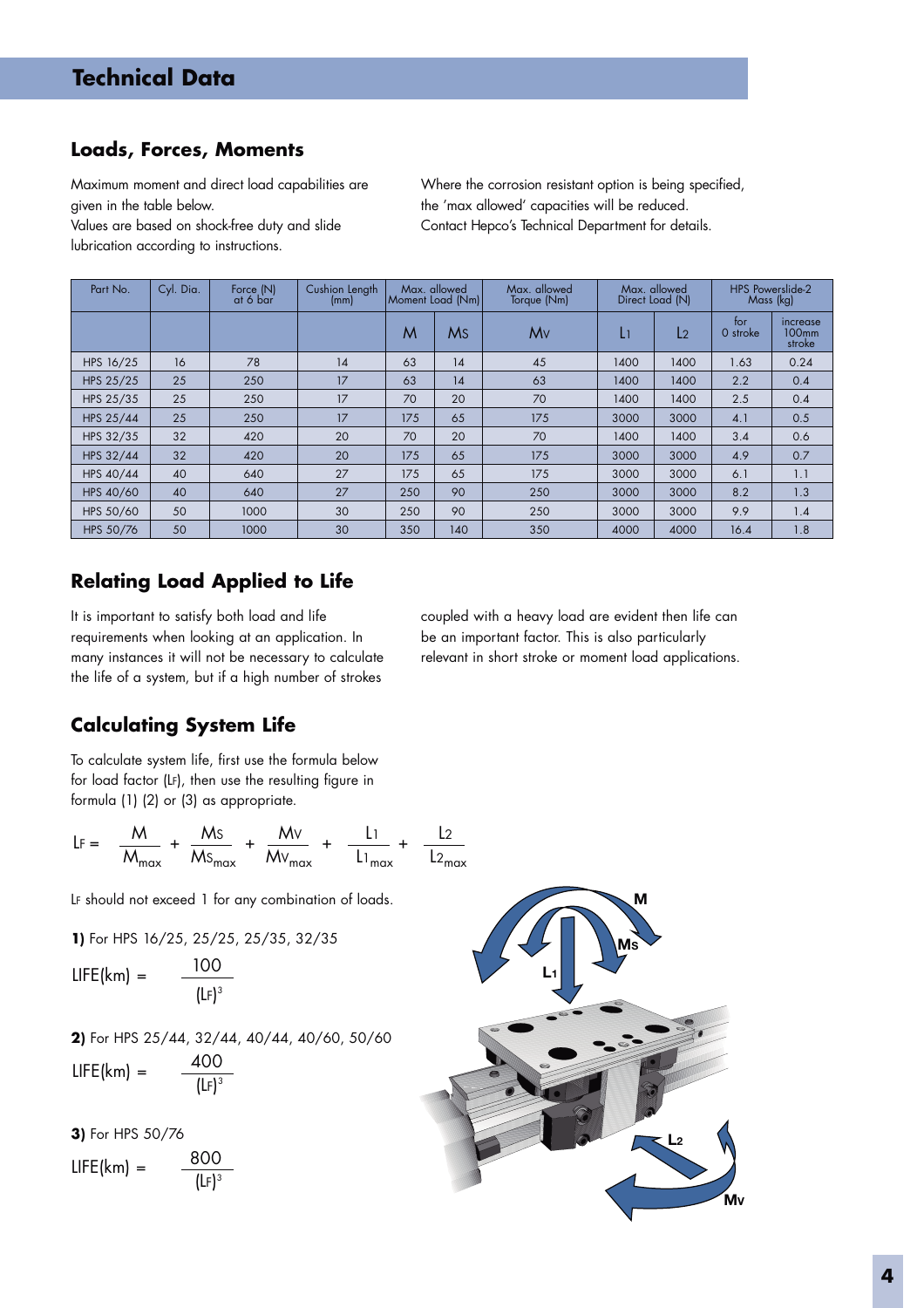## **Examples**

#### **Example 1**

Load/life example: HPS 25/44 Moment  $Ms = 100N \times 0.2m = 20Nm$  $L_1 = 100N$ 

LF =  $\frac{Ms}{11} + \frac{12}{11} = \frac{20}{15} + \frac{100}{2000} = 0.341$ Ms<sub>max</sub> L2<sub>max</sub> 65 3000

- $LIE[km] = \frac{400}{(LF)^3}$
- LIFE(km) =  $\frac{400}{10.841}$  = 10000 km  $(0.341)^3$

## **Example 2**

Load/life example: HPS 25/25 Moment  $M = 120N \times 0.1m = 12Nm$  $L1 = 120N$ 

- LF =  $\frac{M}{\frac{11}{1100}} + \frac{12}{\frac{12}{1100}} = \frac{12}{1100} + \frac{120}{1100} = 0.28$ M<sub>max</sub> L2<sub>max</sub> 63 1400
- $LIEE(km) = \frac{100}{(LF)^3}$
- $LIE[km] = \frac{100}{(0.28)^3} = 4500 \text{ km}$

## **Cushioning Diagram**



For piston speeds greater than 1m/s, Viton® seals are recommended. If the approved limits on the cushioning diagram are exceeded, additional shock absorbers are advisable.

For piston speeds of less than 0.2m/s, slow speed grease should be specified when ordering (see page 9). Maximum seal life will be achieved when piston speeds do not exceed 1m/s.



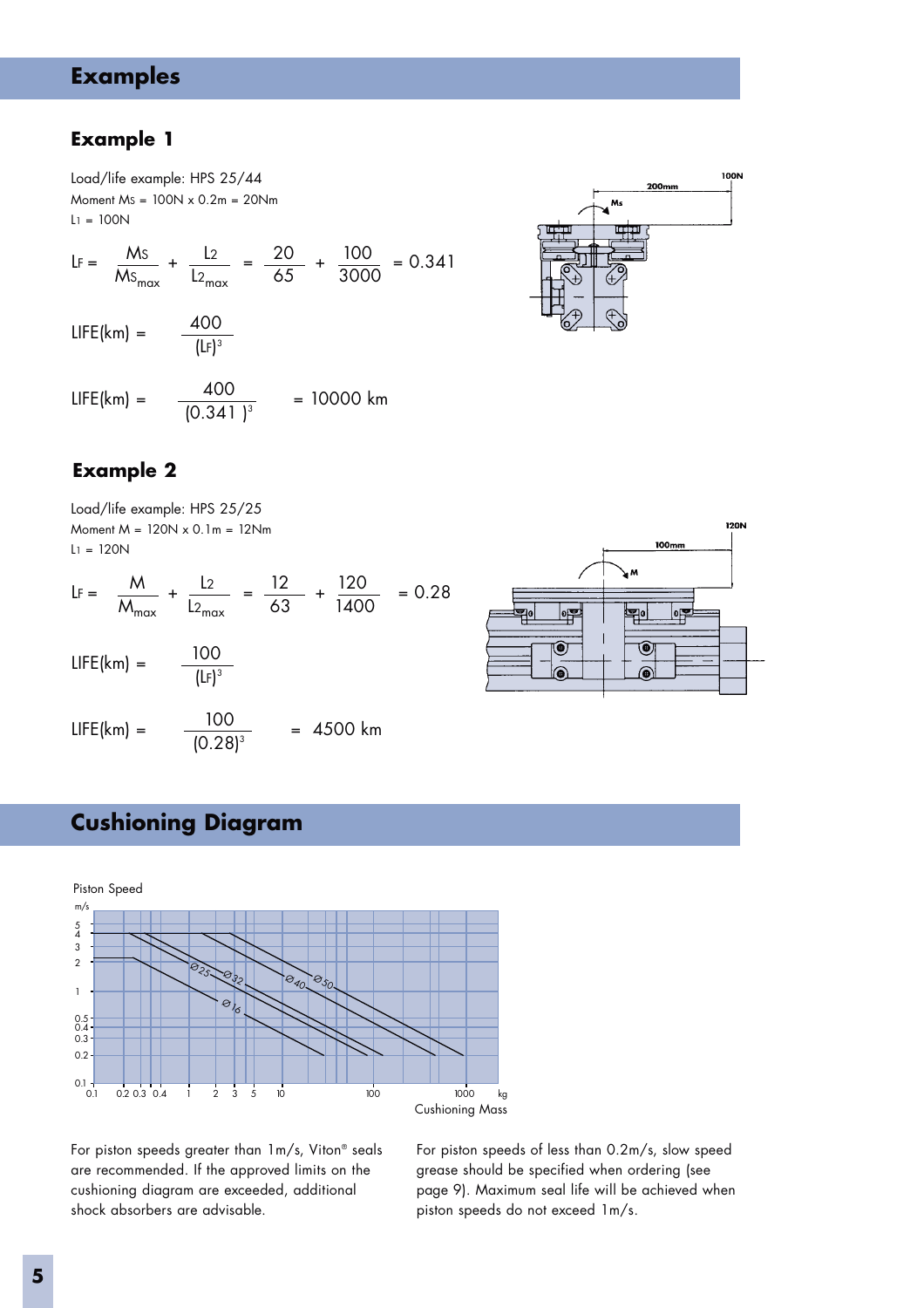**End Cap Mountings Size HPS 16, 25, 32**



| Part no.  | Use with Cyl. Dia. |    | ØU  | AB | AC | AD | AE   | AF | ◡∟          | DG |
|-----------|--------------------|----|-----|----|----|----|------|----|-------------|----|
| HPS ECM16 | 10                 | 18 | 3.6 | 18 | 10 | 14 | 12.5 | 15 | ∣.o         | 26 |
| HPS ECM25 | 25                 | 27 | 5.8 | 27 | ΙO | 22 | 18   | 22 | $\sim$<br>ت | 39 |
| HPS ECM32 | 32                 | 36 | 0.6 | 36 | 18 | 26 | 20   | 30 |             | 50 |

For corrosion resistant option, part no.s will begin HPC

**End Cap Mountings Size HPS 40, 50**



| Part no.  | Use with Cyl. Dia. |    | ØU | AB | AC   | AD | AE             | Al | DG | ØHA |
|-----------|--------------------|----|----|----|------|----|----------------|----|----|-----|
| HPS ECM40 | 40                 | 54 |    | 30 | 12.5 | 24 | 24             | 38 | 68 |     |
| HPS ECM50 | 50                 | 70 |    | 40 | 12.5 | 24 | 3 <sup>C</sup> | 48 | 86 |     |

See page 9 for End Cap Mounting Ordering Details

## **Mid Section Supports - Type A (Through Hole Fixing)**







#### **Mid Section Supports - Type B (Blind Hole Fixing)**

 $E<sub>N</sub>$ EQ





For further details of direct mounting for Hepco SH shock absorbers please contact Hepco

| Part no.<br>Type A | Part no.<br>Type B | Use with Cyl. Dia. | R              | ØU  | AF | DF | DH   | <b>DK</b> | DM | DN   | DC | <b>DP</b> | DQ   | <b>DR</b>       | DT  | EF   | EM   | <b>EN</b> | EQ |
|--------------------|--------------------|--------------------|----------------|-----|----|----|------|-----------|----|------|----|-----------|------|-----------------|-----|------|------|-----------|----|
| <b>HPS MSS16A</b>  | HPS MSS16B         | 16                 | M <sub>3</sub> | 3.4 | 15 | 20 | 29.2 | 24        | 32 | 36.4 | 18 | 30        | 27   | 6               | 6.5 | 32   | 20   | 36.4      | 27 |
| <b>HPS MSS25A</b>  | HPS MSS25B         | 25                 | M <sub>5</sub> | 5.5 | 22 | 27 | 38   | 26        | 40 | 47.5 | 36 | 50        | 34.5 | $\mathsf{R}$    | 10  | 41.5 | 28.5 | 49        | 36 |
| <b>HPS MSS32A</b>  | HPSMSS32B          | 32                 | M <sub>5</sub> | 5.5 | 30 | 33 | 46   | 27        | 46 | 54.5 | 36 | 50        | 40.5 | 10              | 10  | 48.5 | 35.5 | 57        | 43 |
| <b>HPS MSS40A</b>  | HPS MSS40B         | 40                 | M <sub>6</sub> |     | 38 | 35 | 61   | 34        | 53 | 60   | 45 | 60        | 45   | 10 <sup>°</sup> |     | 56   | 38   | 63        | 48 |
| <b>HPS MSS50A</b>  | HPS MSS50B         | 50                 | M6             |     | 48 | 40 | 71   | 34        | 59 | 67   | 45 | 60        | 52   | 10 <sup>°</sup> |     | 64   | 45   | 72        | 57 |

See page 9 for Mid Section Support Ordering Details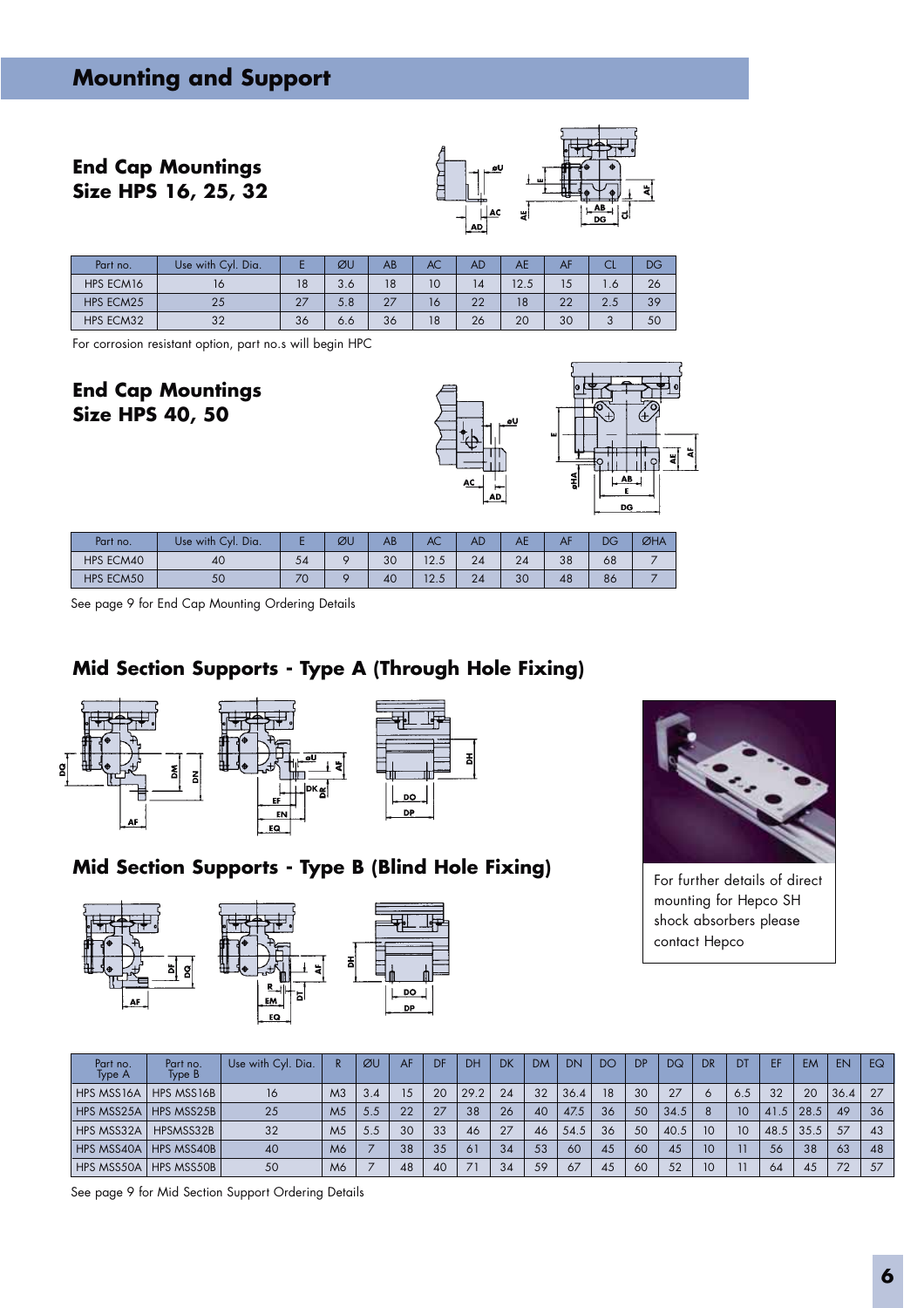#### **Mid Section Supports**

The use of Mid Section Supports will prevent beam deflection caused by the applied load, and oscillation created by the driving force. The graphs below show the maximum distance between supports at various loadings, in either

vertical or horizontal carriage applications. The maximum recommended deflection between spans is 0.5mm. Where linear speeds >0.5m/s are required, the span between supports should be no more than 1 metre.

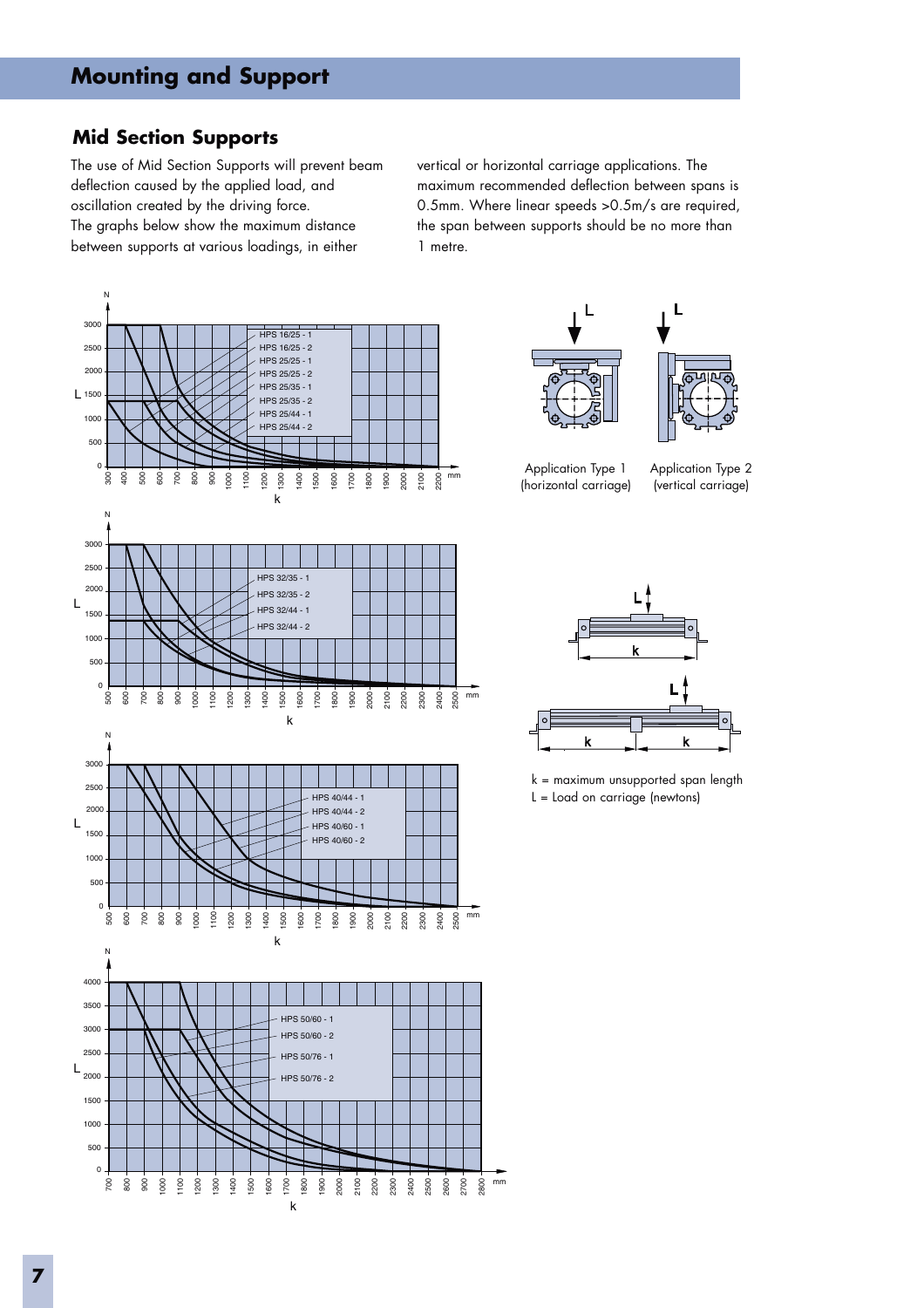# **Proximity Switches**

Proximity switches with LED, type HPSIS (Inductive Switch) and HPSRS (Reed Switch) are available for the HPS Powerslide-2. These may be fitted to both the free barrel faces for ease of design and installation. Switches may be specified with either a 5m unterminated cable, or a 100mm cable with jack plug. When specifying the jack plug type switch, additional cable (2.5m or 5m) should be ordered (see Ordering Details section).

### **RS/IS Type U**







| lype               | <b>RS</b>          |                    |
|--------------------|--------------------|--------------------|
| Switch design      | Closing or opening | Closing            |
| Output type        |                    | pnp or npn         |
| Voltage            | 10 to 70V AC       | 10 to 30V DC       |
| Max current rating | 200 <sub>m</sub> A | 200 <sub>m</sub> A |
| <b>Hysteresis</b>  | ca. 8mm            | ca.3mm             |

Proximity Switch HPS RS/IS used with Cylinder Dia.

| Dimension |    |     | $\sim$ |    |  |
|-----------|----|-----|--------|----|--|
| NU        | 20 | دے  |        | 36 |  |
|           | ח  | n., |        | 30 |  |

**RS IS**



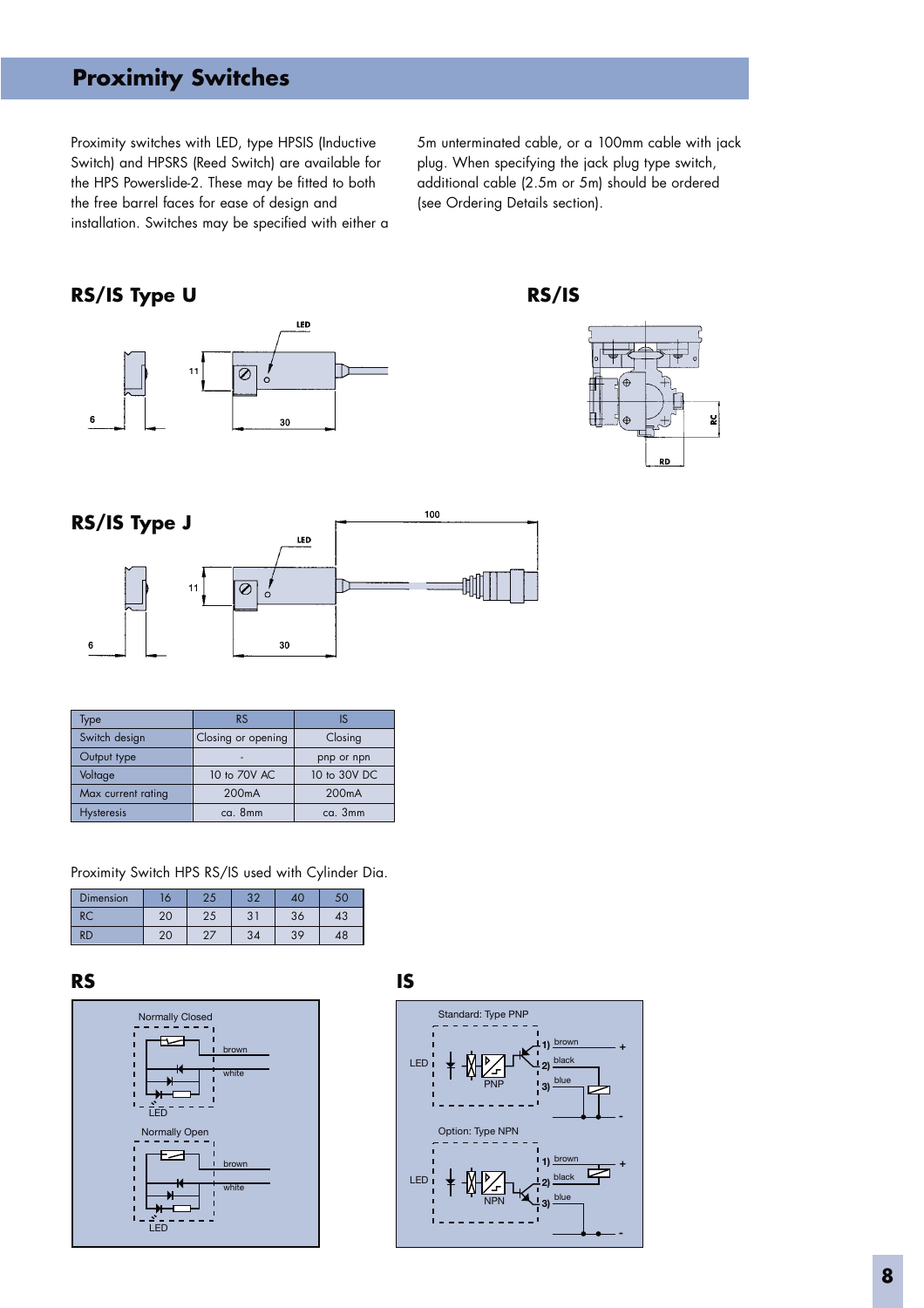## **Ordering Details**

HPS Powerslide-2 can be specified in any stroke length up to 6 metres as standard (longer on application). See page 3 for the available

cylinder/slide combinations. A number of options, including a Corrosion Resistant System are available, together with accessories and service packs.

**Main Cylinder Prefix** HPS denotes Standard version -**HPC** denotes Corrosion Resistant version-**Size** e.g. 16 denotes Cylinder Diameter (mm) e.g. 25 denotes Slide Width (mm) (see page 3 for available combinations) Length e.g. 2150 denotes required Stroke Length-(see drawing on page 3 for total unit length) **Options** V denotes Viton® Seals option-S denotes Slow Speed Grease option (Options should be left blank if standard seals and grease are required - see page 5 for relevant conditions) **End Cap Mountings Prefix** HPS denotes Standard version -HPC denotes Corrosion Resistant version -Part No. ECM denotes End Cap Mounting -**Size** 16 denotes the Cylinder Diameter-(see page 6 for range of cylinder sizes) **Mid Section Supports Prefix** HPS denotes Standard version -HPC denotes Corrosion Resistant version Part No. MSS denotes Mid Section Support -**Size** 25 denotes the Cylinder Diameter-(see page 6 for range of cylinder sizes) **Suffix** A denotes Through Hole Fixing B denotes Blind Hole Fixing -**HPS 16/25 2150 V HPS MSS 25 A HPS ECM 16 Part Number**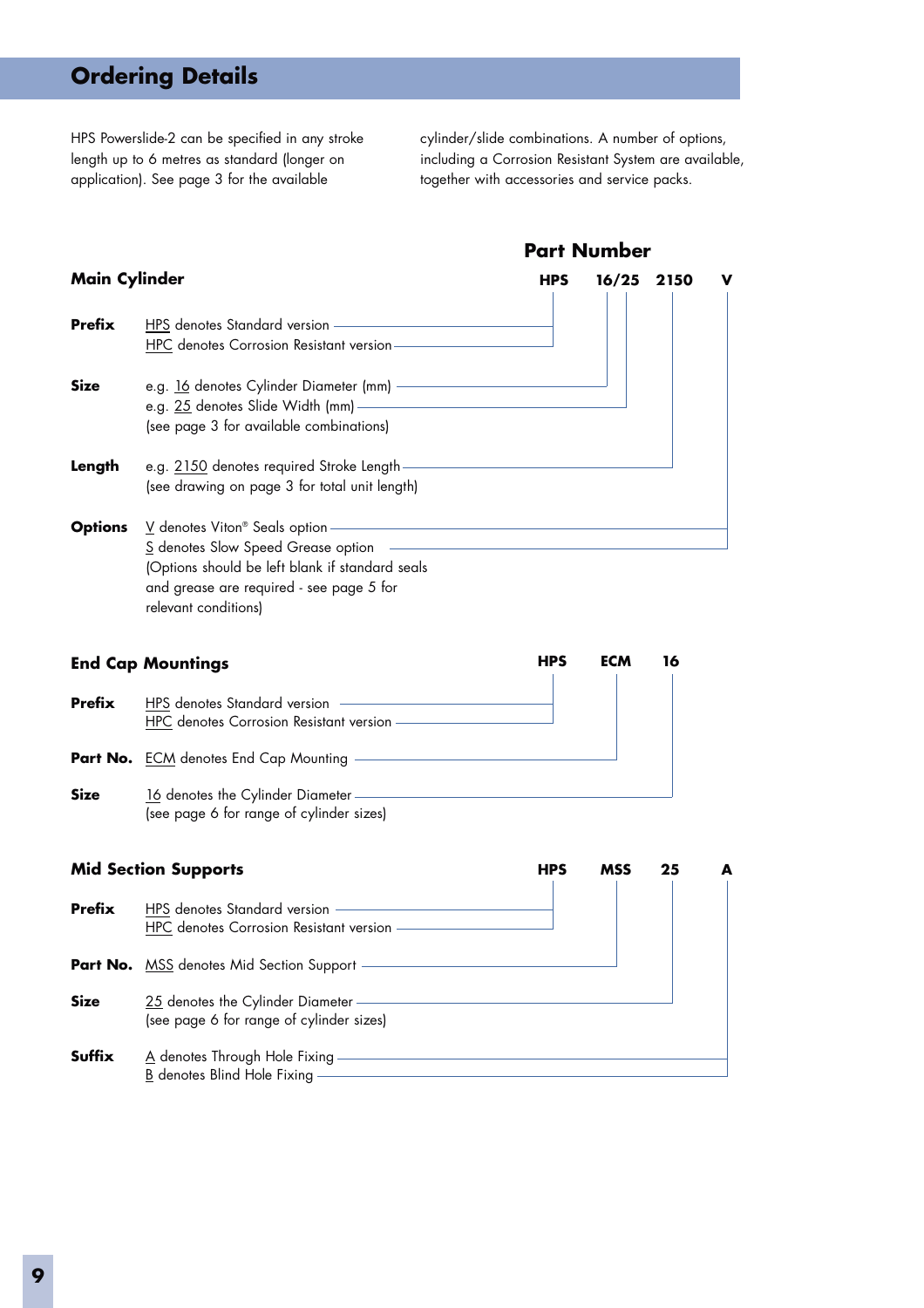## **Proximity Switches**

|                 |                                                                                                                                                               |            | <b>Part Number</b>  |
|-----------------|---------------------------------------------------------------------------------------------------------------------------------------------------------------|------------|---------------------|
|                 | <b>Proximity Switches/Cables</b>                                                                                                                              | <b>HPS</b> | <b>RSO/ISN</b>      |
| Prefix          | HPS denotes product range                                                                                                                                     |            |                     |
| Switch<br>Type  | <b>Part No./</b> RS denotes Reed Switch -<br>$C$ for normally closed<br>$\Omega$ for normally open<br>IS denotes Inductive Switch —<br>N for NPN<br>P for PNP |            |                     |
| Options         | <u>J</u> denotes 100mm jack plug lead (see Switch Cable) —————                                                                                                |            |                     |
| Switch<br>Cable | 2.5m or 5m with female plug connector ——<br>(order with Proximity Switch option J above)                                                                      |            | <b>HPS SC 2.5/5</b> |

Note: switch options HPS RSC J and HPS ISN J are not available

#### **Accessories**

#### **Slide Bearing Adjustment Tools**

Slide bearings are factory set and should not require adjustment under normal working conditions, however for planned maintenance (see service packs below) it may be necessary to dismantle and

readjust the slide mechanism. Details of this procedure are given in a separate Slide Maintenance Instructions leaflet supplied with each unit purchased.

**RT 8**

#### **Adjusting Wrench**

**AT 25** Requires partial system disassembly before adjustment can take place, however is the preferred means of adjustment due to the extra control given.

**Part No.** AT 25 for HPS 16/25, 25/25, 25/35, 32/35 -AT 34 for HPS 25/44, 32/44, 40/44, 40/60, 50/60 AT 54 for HPS 50/76

#### **Socket Tool**

For use in conjunction with a standard metric Allen Key - allows bearing adjustment without cap seal removal.

**Part No.** RT 8 for HPS 16/25, 25/25, 25/35, 32/35 RT 10 for HPS 25/44, 32/44, 40/44, 40/60, 50/60 RT 14 for HPS 50/76

#### **Service Packs**

For the Slide System: Includes 4 replacement Cap Seals for the bearings, plus a Slide Bearing Adjustment Tool (adjusting wrench). Order by quoting the first part of the main cylinder part no. plus SSP **e.g. HPC 16/25 SSP**

For the Cylinder: Includes cleaning tool, grease, replacement inner and outer bands cut to length, plus all 'O' rings and seals required to repair or carry out planned maintenance. Order by quoting all of the main cylinder part no. including stroke length, plus CSP **e.g. HPS 16/25 2040 V CSP**

**Shock Absorbers** are also available - please ask Hepco for full details.